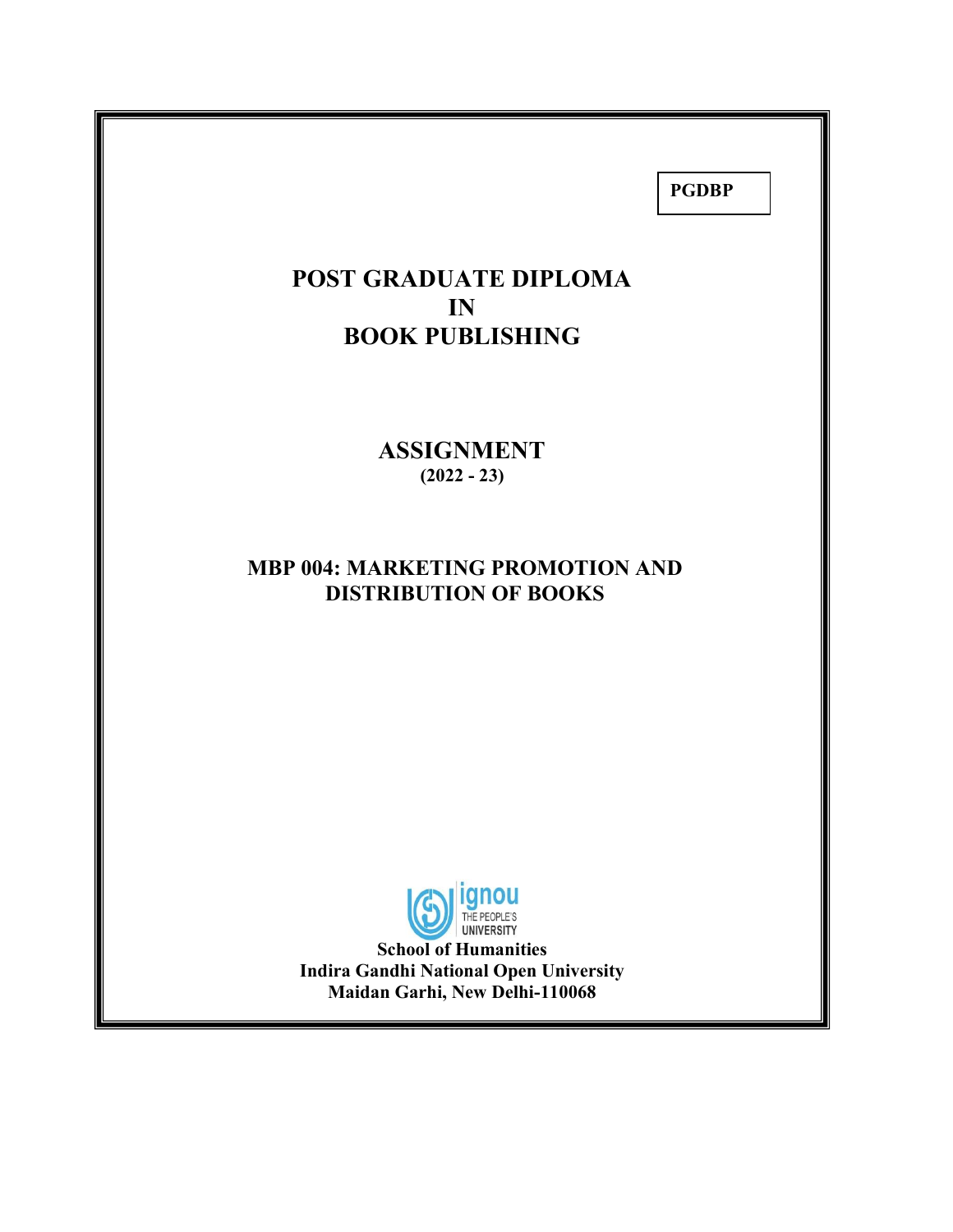## ASSIGNMENTS FOR POST GRADUATE DIPLOMA IN BOOK PUBLISHING MBP- 004: MARKETING PROMOTION AND DISTRIBUTION OF BOOKS

#### Programme: PGDBP Course Code: MBP 004/TMA/2022-23

Dear Learners,

You are required to do one assignment for each Course (Courses 1-7) of the PG Diploma in Book Publishing. Each assignment is a Tutor Marked Assignment (TMA) and carries 100 marks. Each assignment covers the entire course.

Aims: This TMA is concerned mainly with assessing your application and understanding of the course material. You are not required to reproduce chunks of information from the course material but to apply the information you have acquired during the course of study. This assignment aims to teach as well as to assess your performance. Please ensure that you read all the units of the course. Do make points as you go along. If there is anything you do not understand, please ask the Counsellors at your Study Centre for clarification. Once you are able to do the assignment satisfactorily, you will be ready to take the Term-end exam with confidence.

Instructions: Before attempting the assignment, please read the following instructions carefully.

- 1. Read the detailed instructions about the assignment given in the ProgrammeGuide.
- 2. Write your Enrolment Number, Name, Full Address and Date on the top right corner of the first page of your response sheet(s).
- 3. Write the Course Title, Assignment Number and the Name of the Study Centre you are attached to, in the centre of the first page of your response sheet(s).

The top of the first page of your response sheet should look like this:

ENROLMENTNO……………………………… NAME……………………………………………. ADDRESS………………………………………... COURSE TITLE: ASSIGNMENT NO: STUDY CENTRE: DATE:

- 4. Use only A4 paper size for your assignment and tag all the pages carefully.
- 5. Write the relevant question number with each answer.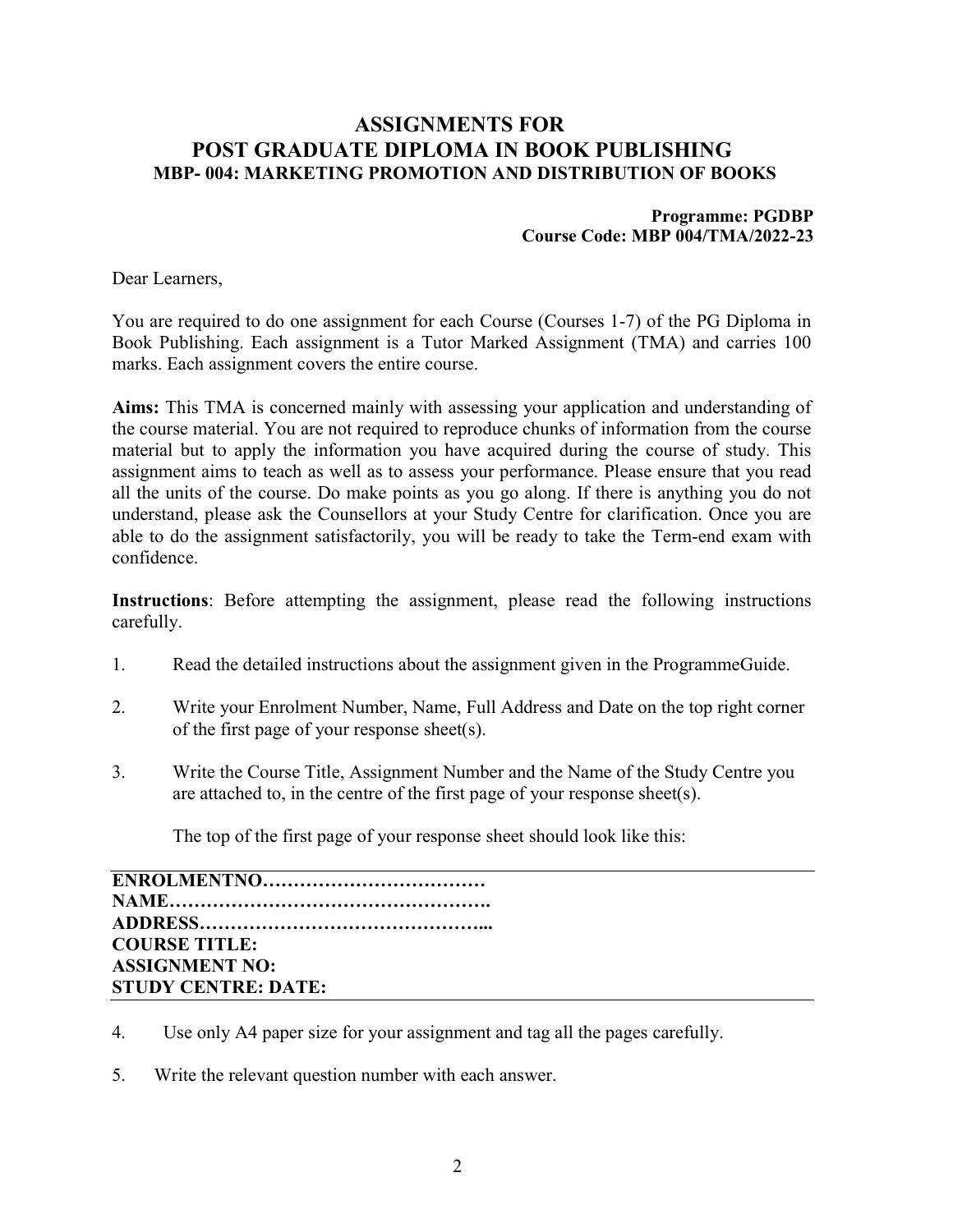- 6. You should write the answer in your own handwriting.
- 7. Submission: The completed assignment should be sent to the Coordinator of the Study Centre allotted to you by  $31<sup>st</sup>$  October (for December exam) and  $30<sup>th</sup>$  April (for **June exam)**. Please read the instructions given in your Programme Guide. Now read the following guidelines carefully before answering the questions.

Now read the following guidelines carefully before answering the questions.

# GUIDELINES FOR TMAs

You will find it useful to keep the following points in mind:

- 1. Planning: Read the questions carefully. Go through the points on which they are based. Make some points regarding each question and then rearrange these in a logical order. And please write the answers in your own words. Do not reproduce passages from the units.
- 2. Oganisation: Be a little more selective and analytic before drawing up a rough outline of your answer. In an essay-type question, give adequate attention to your introduction and conclusion. The introduction must offer your brief interpretation of the question and how you propose to develop it. The conclusion must summarize your response to the question. In the course of your answer, you may like to make references to other texts or books as this will add some depth to your analysis.

### Make sure that your answer:

- (a) is logical and coherent;
- (b) has clear connections between sentences and paragraphs;
- (c) is written correctly giving adequate consideration to your expression, style and presentation;
- (d) does not exceed the number of words indicated in the question.
- 3. Presentation: Once you are satisfied with your answers, you can write down the final version for submission, writing each answer neatly and underlining the points you wish to emphasize.

Remember that you must submit your assignments before you can appear for the Term End Exams. Please remember to keep a copy of your completed assignment, just in case the one you submitted is lost in transit.

Good luck with your work!